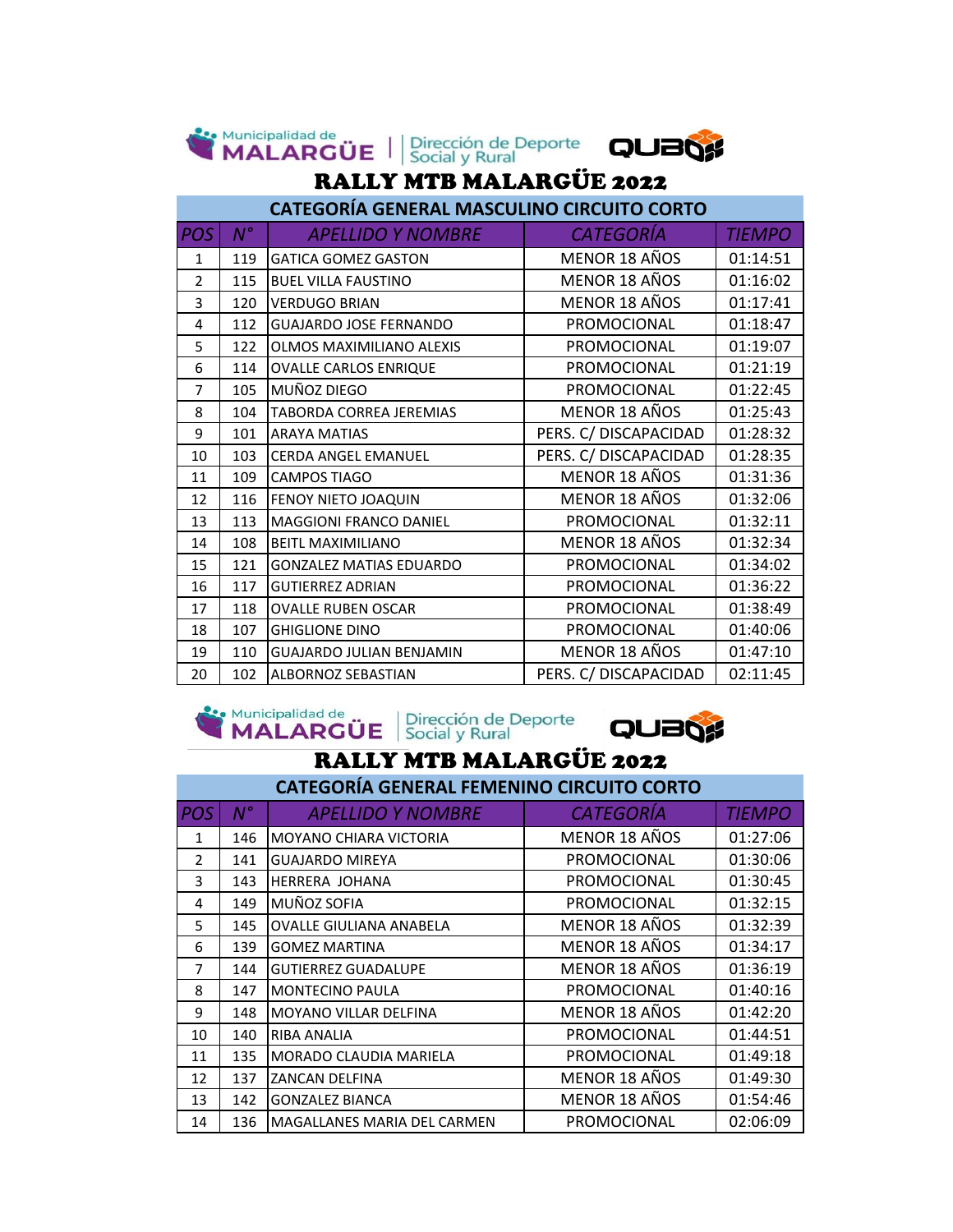|    | 150 | IVARAS ALEJANDRA   | PROMOCIONAL   | 72.14.32 |
|----|-----|--------------------|---------------|----------|
| 16 | 138 | IANDRADE FLORENCIA | MENOR 18 AÑOS | ۰4٢      |

**See Municipalidad de** Municipalidad de Universión de Deporte



## RALLY MTB MALARGÜE 2022

| <b>CATEGORÍA MENORES 18 AÑOS MASCULINO CIRCUITO CORTO</b> |             |                                 |                  |               |  |
|-----------------------------------------------------------|-------------|---------------------------------|------------------|---------------|--|
| POS                                                       | $N^{\circ}$ | <b>APELLIDO Y NOMBRE</b>        | <b>CATEGORÍA</b> | <b>TIEMPO</b> |  |
| $\mathbf{1}$                                              | 119         | <b>GATICA GOMEZ GASTON</b>      | MENOR 18 AÑOS    | 01:14:51      |  |
| 2                                                         | 115         | <b>BUEL VILLA FAUSTINO</b>      | MENOR 18 AÑOS    | 01:16:02      |  |
| 3                                                         | 120         | <b>VERDUGO BRIAN</b>            | MENOR 18 AÑOS    | 01:17:41      |  |
| 4                                                         | 104         | TABORDA CORREA JEREMIAS         | MENOR 18 AÑOS    | 01:25:43      |  |
| 5                                                         | 109         | <b>CAMPOS TIAGO</b>             | MENOR 18 AÑOS    | 01:31:36      |  |
| 6                                                         | 116         | <b>FENOY NIETO JOAQUIN</b>      | MENOR 18 AÑOS    | 01:32:06      |  |
| 7                                                         | 108         | <b>BEITL MAXIMILIANO</b>        | MENOR 18 AÑOS    | 01:32:34      |  |
| 8                                                         | 110         | <b>GUAJARDO JULIAN BENJAMIN</b> | MENOR 18 AÑOS    | 01:47:10      |  |





### RALLY MTB MALARGÜE 2022

| CATEGORÍA PERSONAS CON DISCAPACIDAD CIRCUITO CORTO |                 |                            |                       |               |
|----------------------------------------------------|-----------------|----------------------------|-----------------------|---------------|
| <b>POS</b>                                         | $N^{\circ}$     | <b>APELLIDO Y NOMBRE</b>   | <b>CATEGORÍA</b>      | <b>TIEMPO</b> |
|                                                    | 101             | <b>JARAYA MATIAS</b>       | PERS. C/ DISCAPACIDAD | 01:28:32      |
|                                                    | 103             | <b>CERDA ANGEL EMANUEL</b> | PERS. C/ DISCAPACIDAD | 01:28:35      |
|                                                    | 10 <sub>2</sub> | <b>ALBORNOZ SEBASTIAN</b>  | PERS. C/ DISCAPACIDAD | 02:11:45      |
|                                                    |                 |                            |                       |               |







### RALLY MTB MALARGÜE 2022

| <b>CATEGORÍA PROMOCIONAL MASCULINO CIRCUITO CORTO</b> |     |                                 |                    |               |
|-------------------------------------------------------|-----|---------------------------------|--------------------|---------------|
| <b>POS</b>                                            | N°  | <b>APELLIDO Y NOMBRE</b>        | <b>CATEGORÍA</b>   | <b>TIEMPO</b> |
| 4                                                     | 112 | <b>GUAJARDO JOSE FERNANDO</b>   | PROMOCIONAL        | 01:18:47      |
| 5                                                     | 122 | <b>OLMOS MAXIMILIANO ALEXIS</b> | <b>PROMOCIONAL</b> | 01:19:07      |
| 6                                                     | 114 | <b>OVALLE CARLOS ENRIQUE</b>    | PROMOCIONAL        | 01:21:19      |
| 7                                                     | 105 | MUÑOZ DIEGO                     | PROMOCIONAL        | 01:22:45      |
| 13                                                    | 113 | <b>MAGGIONI FRANCO DANIEL</b>   | <b>PROMOCIONAL</b> | 01:32:11      |
| 15                                                    | 121 | <b>GONZALEZ MATIAS EDUARDO</b>  | <b>PROMOCIONAL</b> | 01:34:02      |
| 16                                                    | 117 | <b>GUTIERREZ ADRIAN</b>         | <b>PROMOCIONAL</b> | 01:36:22      |
| 17                                                    | 118 | <b>OVALLE RUBEN OSCAR</b>       | PROMOCIONAL        | 01:38:49      |
| 18                                                    | 107 | <b>GHIGLIONE DINO</b>           | PROMOCIONAL        | 01:40:06      |

Municipalidad de Dirección de Deporte



#### RALLY MTB MALARGÜE 2022